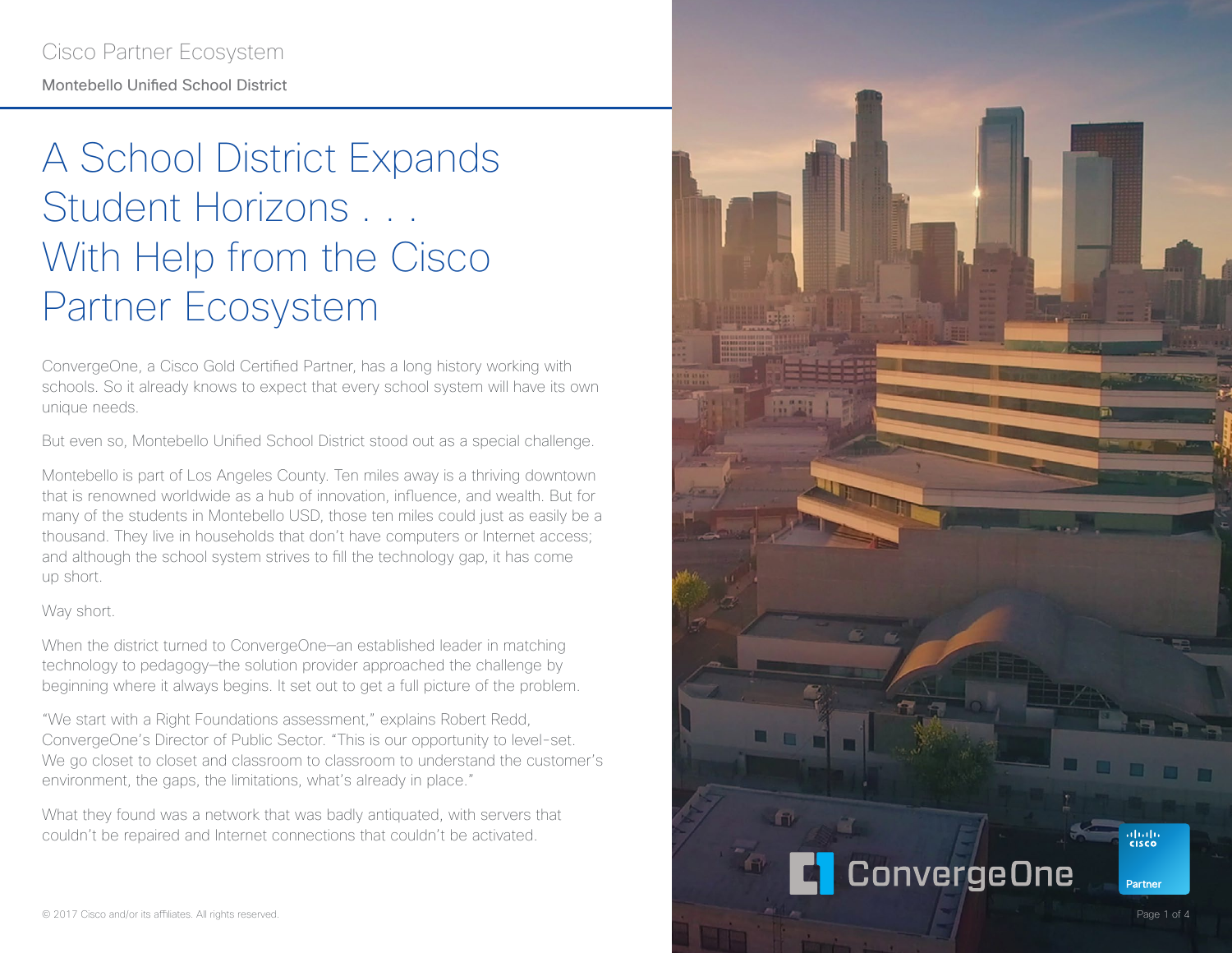## Cisco Partner Ecosystem

### Montebello Unified School District

"This district was basically thirty years behind," says Lani Cupchoy, President of the Montebello Board of Education.

"We had twenty different servers in our data center," says Anthony Martinez, district superintendent. "Five of them were hand built. The rest were so outdated that we couldn't even contract for maintenance on them."

Establishing meaningful metrics on the district's capacity and equipment was only the first step of the Right Foundations assessment. Just as important was a series of meetings with the district's stakeholders, to understand and help clarify goals and vision for the future.

"We believe in a consultative approach to technology," says Redd, "so we need to understand the long-term vision that they're driving towards—the outcomes that they want their students and their teachers to experience."

"And then our job is to close the gap between the vision and the reality."

The educators at MUSD had no trouble envisioning what they wanted to deliver their students. In today's global economy, they saw technology as the crucial tool their students needed in order to overcome disadvantage and compete successfully in the labor force.

"Our students are so full of potential," says Cupchoy. "They have an incredible drive to succeed. What's holding them back is the technology."

As Oscar Michel, a teacher in the district, put it, "To be relevant in society, to be able to compete, to be able to collaborate, these students need technology access."

Over the course of its meetings, ConvergeOne drew on its long experience in the field to help guide the schools' leadership towards an effective solution—a strategy for using technology to achieve their educational goals, that would meet the needs of students and teachers for years to come.

It would be a comprehensive, integrated solution, tailor-fit to Montebello's needs. It encompassed data center, networking, and security, and would be built on Cisco infrastructure, software, and services, including Cisco HyperFlex in the datacenter

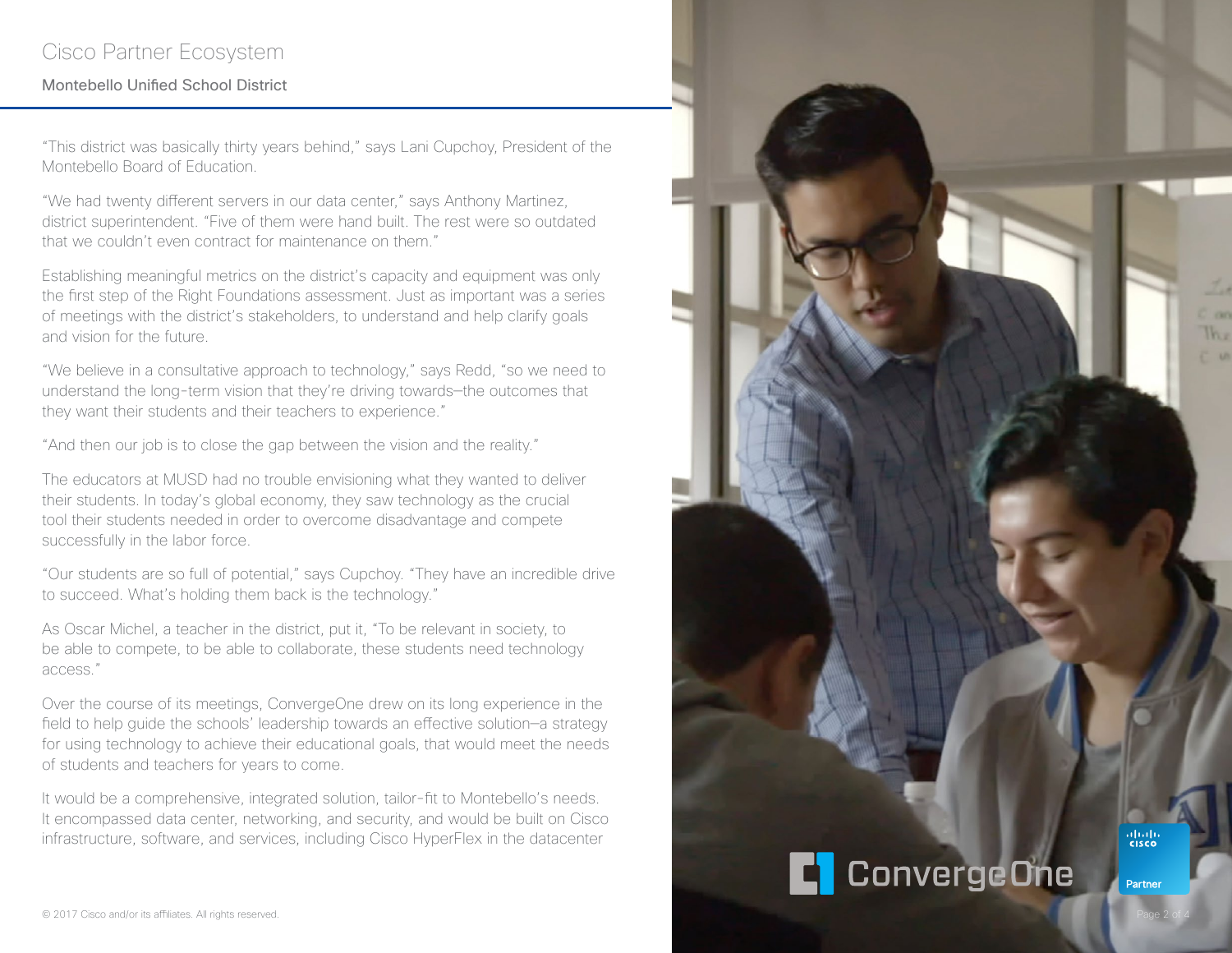## Cisco Partner Ecosystem

### Montebello Unified School District

and Cisco ISE for security. Ultimately, it would modernize the resources available to 30,000 students in 28 schools.

And it was much more than ConvergeOne could ever do on its own.

Which was no surprise. "When we look at K-12 districts today, and everything they're trying to achieve with technology," explains Redd, "we believe that the work is simply too big for any single organization to design, architect, consult on, implement, and manage over the long term."

"That's why we rely on partnerships. As a market leader we know our strengths. We also know the strengths of those around us in the marketplace, and we have strong partnerships across many manufacturers and thought leaders in the Cisco Partner Ecosystem."

So ConvergeOne pulled together a team of nine Cisco partners whose specializations and expertise would combine to deliver every element in an end-toend solution.

| <b>Ecosystem Partners Involved in the Solution led by ConvergeOne</b> |                                                                                                           |
|-----------------------------------------------------------------------|-----------------------------------------------------------------------------------------------------------|
| Cisco                                                                 | Hyperflex, Nexus 9K, UCS, Cat Switching, Cisco ONE, UCS,<br>3850's, APIC EM and Cisco ONE (Prime and ISE) |
| F <sub>5</sub>                                                        | Load Balancing                                                                                            |
| iBoss                                                                 | Content Filtering                                                                                         |
| <b>VMware</b>                                                         | Virtualization                                                                                            |
| <b>APC</b>                                                            | Power and Cooling                                                                                         |
| <b>Microsoft</b>                                                      | Microsoft 365                                                                                             |
| <b>Quantum</b>                                                        | <b>Backup</b>                                                                                             |
| Dell                                                                  | Chromebooks                                                                                               |
| Veeam                                                                 | Virtualization Management                                                                                 |